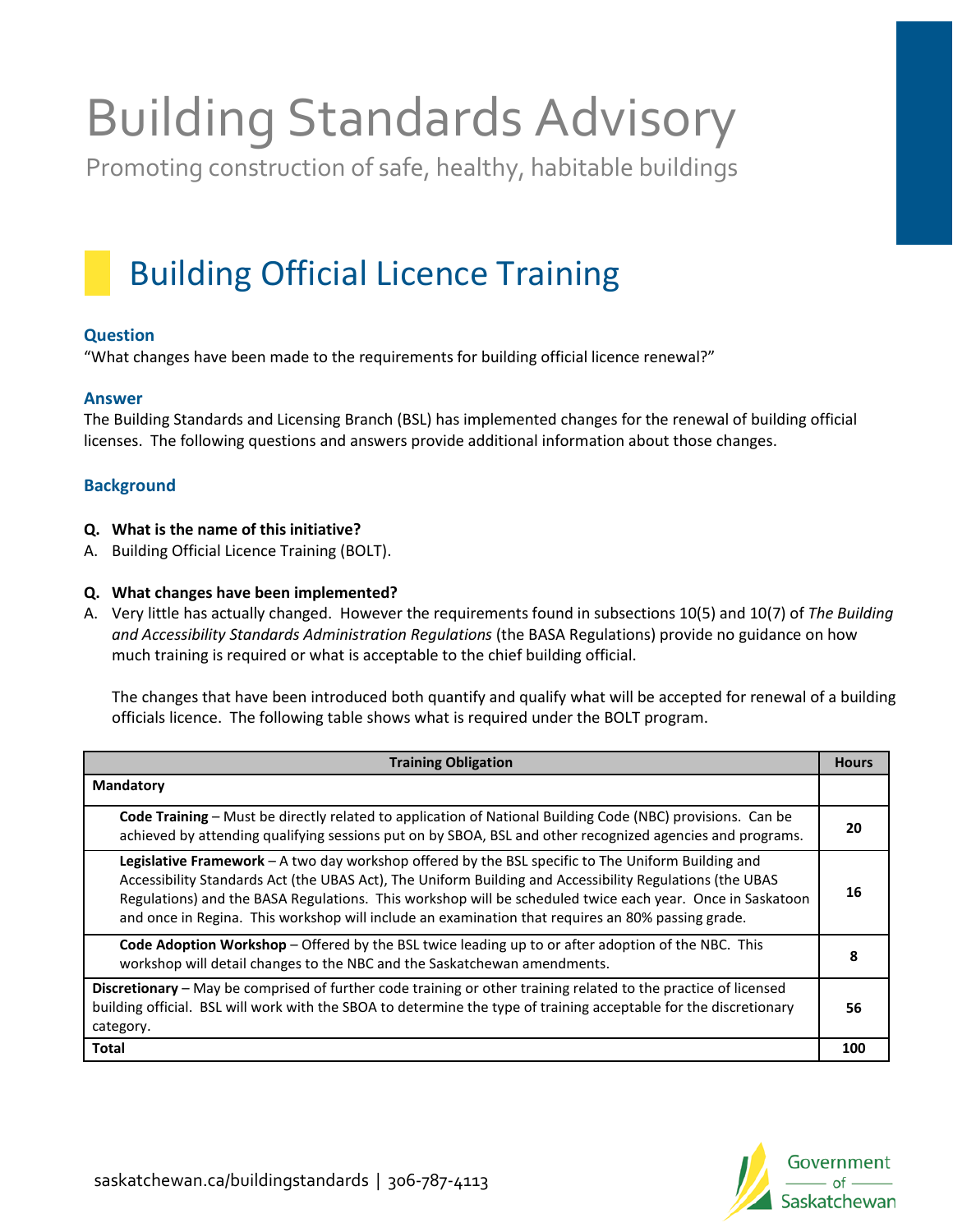#### **Q. Why was the process changed?**

A. The system was in need of improvement. There was little consistency in the amount of training detailed in records submitted by building officials for licence renewal. Too many requests for renewal were received without adequate supporting information.

#### **Q. Where are the current renewal requirements found?**

A. The renewal requirements are detailed in Section 10 of the BASA Regulations.

#### **Q. When does the change take place?**

A. The official change is scheduled to take place effective July 1, 2014. The full effect of the change will only affect licensees after July 1, 2019, if they don't have enough training hours at that time.

#### **Q. Why doesn't the change affect all licensees effective July 1, 2014?**

- A. Building officials who must renew their licence prior to July 1, 2019 will require enough time and opportunity to fully achieve the 100 hour requirement. It is necessary to provide a full five-year cycle in the program so that no licensee is disadvantaged and unable to complete the requirements.
- **Q. My building official licence is due for renewal on February 22, 2017. Do I need to complete the 100 hours prior to that renewal?**
- A. No. During the five-year implementation, BSL will honour renewals in the same way as they have been honoured in the past. A completed record of activity will be required for renewal purposes.

#### **Q. How will my participation in the Legislative Framework Workshop be counted towards my licence renewal?**

- A. For participants that pass the examination:
	- For licences expiring prior to July 1, 2019, it will count as 16 hours towards the renewal of your next Building Official Licence under the existing record of activity system; and
	- For licences expiring beginning July 1, 2019, it will count as 16 hours of the 44 mandatory hours towards the renewal of your Building Official Licence under the new Building Official Licence Renewal Program.

For participants that fail the examination:

- For licences expiring prior to July 1, 2019, it will count as 16 hours towards the renewal of your next Building Official Licence under the existing record of activity system; and
- For licences expiring beginning July 1, 2019, it will count as 16 hours of the 56 discretionary hours towards the renewal of your Building Official Licence under the new Building Official Licence Renewal Program.

#### **Q. I failed the examination. Do I have to take the training over again?**

A. Yes. Successful completion of the training program is required for renewal of a Building Official Licence beginning July 1, 2019. However as noted above, the hours invested by a candidate that fails will count as 16 hours of the 56 discretionary hours towards the renewal of your Building Official Licence under the new Building Official Licence Renewal Program.

#### **Q. How often will the BSL offer the mandatory training?**

A. The BSL will provide the Legislative Framework Workshop twice a year. It will likely be offered once in Saskatoon, and once in Regina. Other locations may be considered.

The Code Adoption Workshop will be either before or after adoption of a new edition of the National Building Code in Saskatchewan.